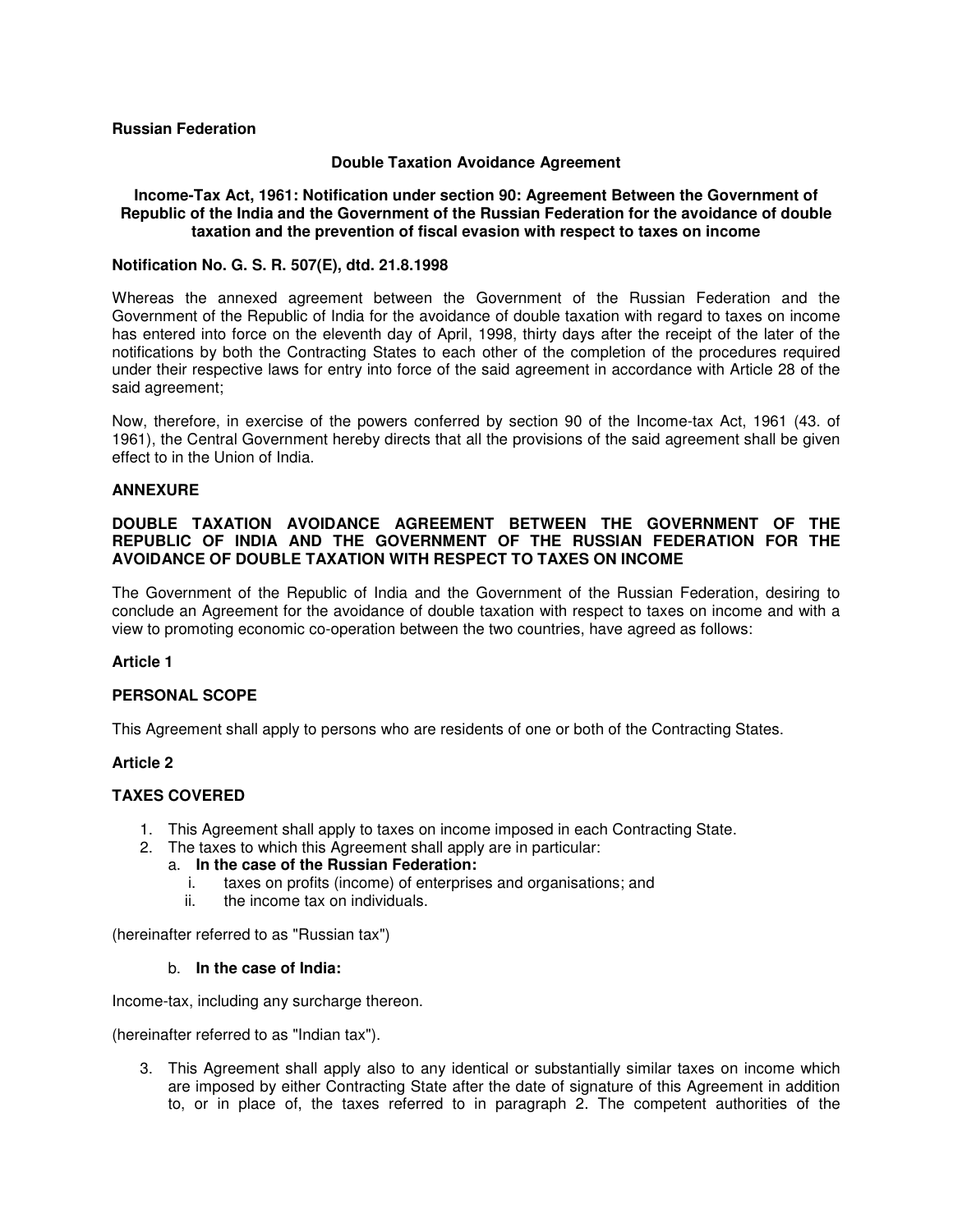Contracting States shall notify each other of any substantial changes which are made in their respective taxation laws.

### **Article 3**

### **GENERAL DEFINITIONS**

- 1. In this Agreement, unless the context otherwise requires
	- a. the term "the Russian Federation (Russia)" means the territory of the Russian Federation and includes its internal waters, territorial sea and air space above them as well as exclusive economic zone and continental shelf within which the Russian Federation has and exercises sovereign rights and jurisdiction in accordance with its national legislation and international law including the 1982 United Nations Convention on the Law of the Sea, and where its tax legislation is applicable;
	- b. the term "India" means the territory of India and includes its internal waters, territorial sea and air space above them as well as exclusive economic zone and continental shelf within which the Republic of India has and exercises sovereign rights and jurisdiction in accordance with its national legislation and international law including the 1982 United Nations Convention on the Law of the Sea, and where its tax legislation is applicable;
	- c. the terms "a Contracting State:, and "the other Contracting State" means the Russian Federation or India, as the context requires;
	- d. the term "person" includes an individual, an enterprise, a company and any other entity which is treated as a taxable unit under the taxation laws in force in a Contracting State;
	- e. the term "company" means any body corporate or any entity which is treated as a company or body corporate under the taxation laws in a Contracting State;
	- f. the terms "enterprise of a Contracting State" and "enterprise of the other Contracting State" mean respectively an enterprise carried on by a resident of a Contracting State and an enterprise carried on by a resident of the other Contracting State;
	- g. the term "national" means:
		- i. in the case of the Russian Federation, any individual possessing the citizenship of the Russian Federation, and in the case of India, any individual possessing the nationality of India;
		- ii. any person, partnership and association deriving its status as such from the laws in force in a Contracting State;
	- h. the term "international traffic" means any transportation by a ship or aircraft operated by an enterprise of a Contracting State, except when the ship or aircraft is operated solely between places in the other Contracting State;
	- i. the term "tax" means Russian tax or Indian tax, as the context requires, but shall not include any penalty or interest imposed under the laws of either Contracting State in relation to the taxes which are the subject of this Agreement;
	- j. the term "fiscal year" means:
		- i. in the case of the Russian Federation, the financial year, beginning on the 1st of January;
		- ii. in the case of India, the financial year beginning on the 1st of April;
	- k. the term "competent authority" means:
		- i. in the case of the Russian Federation-the Ministry of Finance or its authorised representative;
		- ii. in the case of India-the Central Government in the Ministry of Finance (Department of Revenue) or their authorised representative.
- 2. As regards the application of this Agreement by a Contracting State, any term not defined therein shall, unless the context otherwise requires, have the meaning which it has under the laws of that State primarily concerning the taxes to which the Agreement applies.

### **Article 4**

**RESIDENT**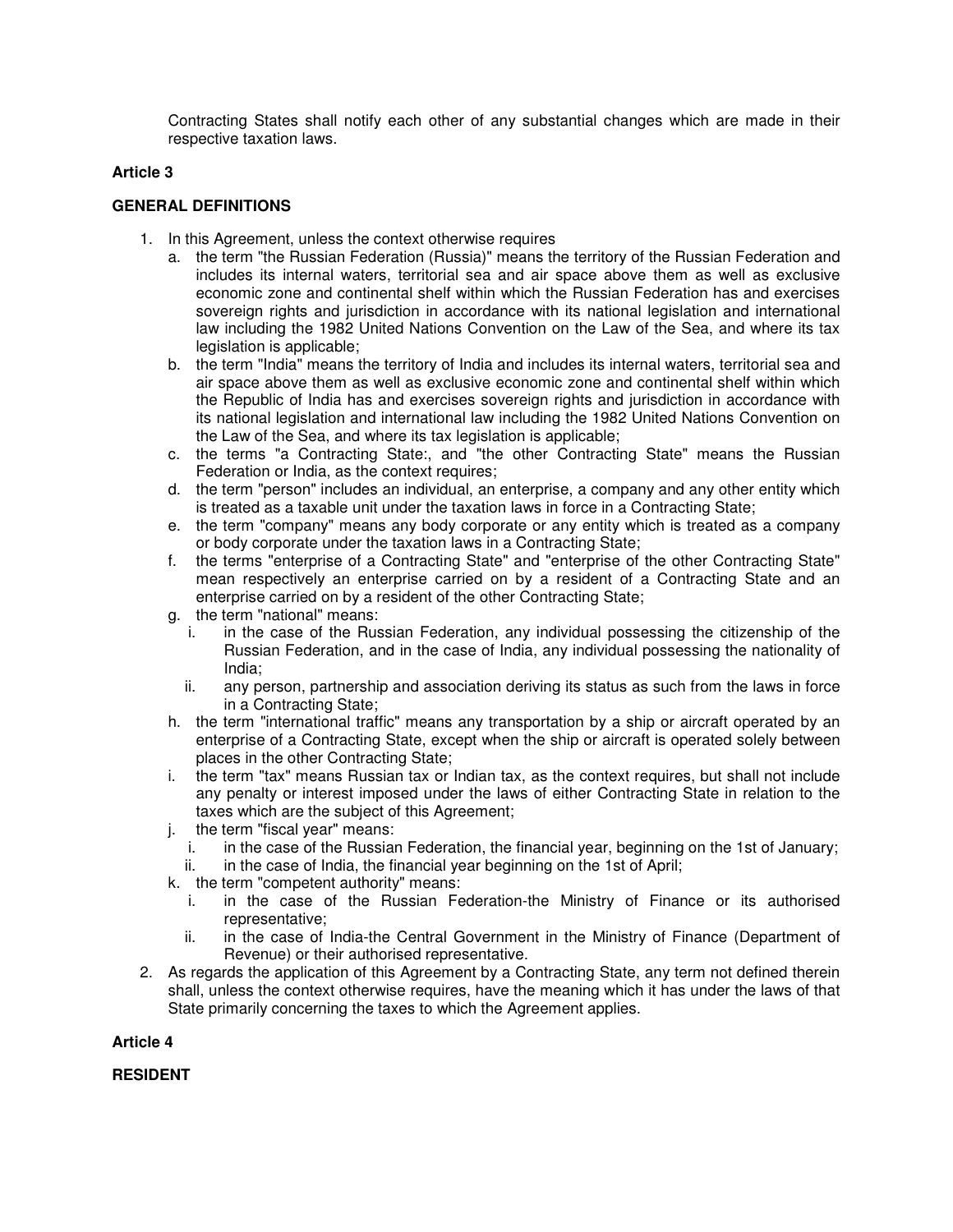- 1. For the purposes of this Agreement, the term "resident of a Contracting State" means any person who, under the laws of that State, is liable to tax therein by reason of his domicile, residence, place of registration, place of management or any other similar criterion.
- 2. Where, by reason of the provisions of paragraph 1, an individual is a resident of both Contracting States, then his status shall be determined as follows:
	- a. he shall be deemed to be a resident of the Contracting State in which he has a permanent home available to him; if he has a permanent home to him in both States, he shall be deemed to be a resident of the State with which his personal and economic relations are closer (centre of vital interests);
	- b. if the State in which he has his centre of vital interests cannot be determined, or if he has not a permanent home available to him in either Contracting State, he shall be deemed to be a resident of the State in which he has an habitual abode;
	- c. if he has an habitual abode in both States or in neither of them, he shall be deemed to be a resident of the State of which he is a national;
	- d. if he is a national of both States or of neither of them, the competent authorities of the Contracting States shall settle the question by mutual agreement.
- 3. Where, by reason of the provisions of paragraph 1, a person other than an individual is a resident of both Contracting States, then it shall be deemed to be a resident of the State in which its place of effective management is situated.

# **PERMANENT ESTABLISHMENT**

- 1. For the purposes of this Agreement, the term "permanent establishment means a fixed place of business through which the business of the enterprise is wholly or partly carried on.
- 2. The term "permanent establishment" includes especially:
	- a. place of management;
	- b. a branch;
	- c. an office;
	- d. a factory;
	- e. a workshop;
	- f. a mine, an oil or gas well; a quarry or any other place of extraction of natural resources;
	- g. an installation or structure used for the exploration or exploitation of natural resources;
	- h. a farm, plantation or other place where agriculture, forestry, plantation or related activities are carried on;
	- i. a premises used as a sales outlet or for receiving or soliciting orders;
	- j. a building site or construction; installation or assembly project or supervisory activities in connection therewith, but only if such site, project or activities continue for a period of more than 12 months.

However, the competent authorities of the Contracting States may, in particular cases, agree by mutual agreement to consider the supervisory activities in connection with a building site or construction, installation or assembly project as not constituting a permanent establishment also in the cases in which the duration or work on a building site or construction, installation or assembly project exceeds 12 months.

- 3. Notwithstanding the preceding provisions of this Article, the term "permanent establishment" shall be deemed not to include:
	- a. the use of facilities solely for the purpose of storage or display of goods or merchandise belonging to the enterprise;
	- b. the maintenance of a stock of goods or merchandise belonging to the enterprises solely for the purposes of storage or display;
	- c. he maintenance of a stock of goods or merchandise belonging to the enterprises solely for the purposes of processing by another enterprise;
	- d. the maintenance of a fixed place of business solely for the purpose of purchasing goods or merchandise or of collecting information, for the enterprise;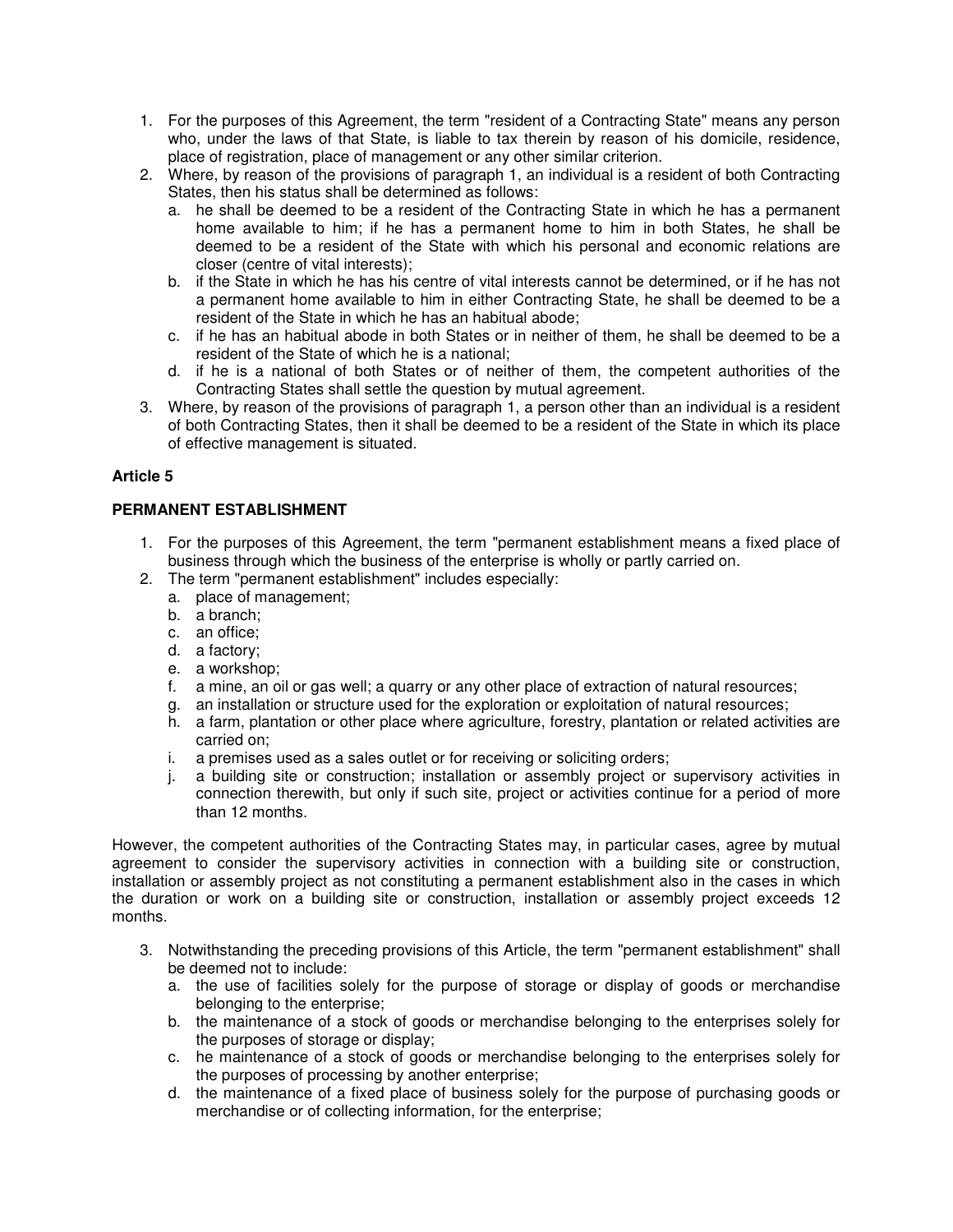- e. the maintenance of a fixed place of business solely for the purpose of advertising, for the supply of information, for scientific research or for similar activities which have a preparatory or an auxiliary character;
- f. the maintenance of a fixed place of business solely for any combination of activities mentioned in sub-paragraphs (a) to (e).
- 4. Notwithstanding the provisions of paragraphs 1 and 2, where a person-other than an agent of an independent status to whom paragraph 5 applies is acting in a Contracting State on behalf of an enterprise of the other Contracting State, that enterprise shall be deemed to have a permanent establishment in the first-mentioned Contracting State in respect of any activities which that person undertakes for the enterprise, if
	- a. he has, and habitually exercises in that State, an authority to conclude contracts or carry on any business activities on behalf of the enterprise, unless his activities are limited to those specified in paragraph 3 of this Article; or
	- b. he habitually secures orders for the sale of goods or merchandise in that State exclusively or almost exclusively on behalf of the enterprise or other enterprise controlled by it or which have a controlling interest in it; or
	- c. he has no such authority, but habitually maintains in the first mentioned State a stock of goods or merchandise from which he regularly delivers goods or merchandise on behalf of the enterprise; or
	- d. in acting as described in (b) above he manufactures or process in that State for the enterprise, goods or merchandise belonging to the enterprise.
- 5. An enterprise of a Contracting State shall not be deemed to have a permanent establishment in the other Contracting State merely because it carries on business in that other State through a broker, general commission agent or any other agent of an independent status, provided that such persons are acting in the ordinary course of their business. However, when the activities of such an agent are devoted wholly or almost wholly on behalf of that enterprise itself or on behalf of that enterprise and other enterprises controlling, controlled by, or subject to the same common control as that enterprise, he will not be considered an agent of an independent status within the meaning of this paragraph.
- 6. The fact that a company which is a resident of a Contracting State controls or is controlled by a company which is a resident of the other Contracting State, or which carries on business in that other State (whether through a permanent establishment or otherwise), shall not of itself constitute either company a permanent establishment of the other.

# **INCOME FROM IMMOVABLE PROPERTY**

- 1. Income derived by a resident of a Contracting State from immovable property (including income from agriculture or forestry) situated in the other Contracting State may be also taxed in that other State.
- 2. The term "immovable property" shall have the meaning which it has under the laws of the Contracting State in which the property in question is situated. Ships, boats, aircraft and road vehicles shall not be regarded as immovable property.

The term "immovable property" shall in any case include property accessory to immovable property, livestock and equipment used in agriculture and forestry, rights to which the provisions of law respecting landed property apply, usufruct of immovable property and rights to variable or fixed payments as consideration for the working of, or the right to work, mineral deposits, sources and other natural resources.

- 3. The provisions of paragraph 1 shall apply to income derived from the direct use, letting, or use in any other form of immovable property.
- 4. The provisions of paragraph 1 and 3 shall also apply to the income from immovable property of an enterprise and to income from immovable property used for the performance of independent personal services.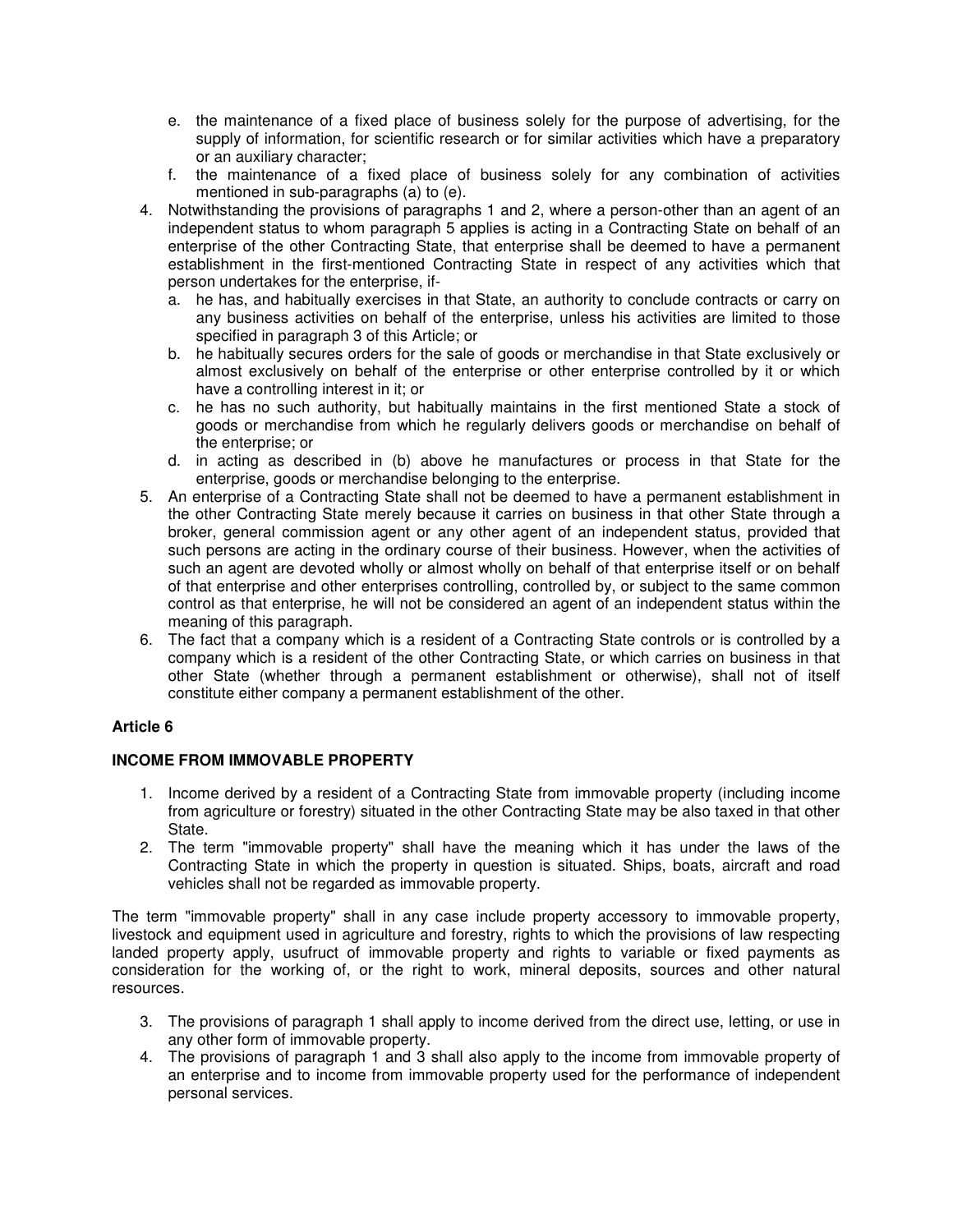### **BUSINESS PROFITS**

- 1. The profits derived in a Contracting State by an enterprise of the other Contracting State may be taxed in the first-mentioned State only if it is derived through a permanent establishment situated therein and only so much of them as is attributable to the activity of such permanent establishment.
- 2. Subject to the provisions of paragraph 3, where an enterprise of a Contracting State carries on business in the other Contracting State through a permanent establishment situated therein, there shall, in each Contracting State, be attributed to, that permanent establishment the profits which it might be expected to make if it were a distinct and separate enterprise engaged in the same or similar activities under the same or similar conditions and dealing wholly independently with the enterprise of which it is a permanent establishment.
- 3. In determining the profits of a permanent establishment, there shall be allowed as deductions expenses which are incurred for the purposes of the permanent establishment, including executive and general administrative expenses, so incurred, whether in the State in which the permanent establishment is situated or elsewhere in accordance with the provisions of and subject to the limitations of the taxation laws of that State.
- 4. No profits shall be attributed to a permanent establishment by reason of the mere purchase by that permanent establishment of goods or merchandise for the enterprise.
- 5. For the purposes of the preceding paragraphs of this Article, the profits to be attributed to the permanent establishment shall be determined by the same method every year unless there is good and sufficient reason to the contrary.
- 6. Where profits include items of income which are dealt with separately in other Articles of this Agreement, then the provisions of those Articles shall not be affected by the provisions of this Article.

### **Article 8**

# **INCOME FROM INTERNATIONAL TRANSPORT**

- 1. Income derived by an enterprise of a Contracting State from the operation or rental of ships or aircraft in international traffic and the rental of containers and related equipment which is incidental to the operation of ships or aircraft in international traffic shall be taxable Only in that Contracting State.
- 2. The provisions of paragraph 1 shall also apply to income from the participation in a pool, joint business or an international operating agency.
- 3. For the purposes of this Article, interest on funds connected directly with the operation. of ships or aircraft in international traffic shall be regarded as income derived from the operation of such ships or aircraft; and the provisions of Article 11 shall also not apply in relation to such interest, provided that such funds are incidental to that operation.
- 4. Notwithstanding the preceding provisions of this Article, income derived by an enterprise of a Contracting State from the operation of ships between the ports of the other Contracting State and the ports of third countries may be taxed in that other Contracting State, but the tax imposed in that other State shall be reduced by an amount equal to two thirds thereof.

### **Article 9**

### **ASSOCIATED ENTERPRISES**

Where:

- a. an enterprise of a Contracting State participates directly or indirectly in the management, control or capital of an enterprise of the other Contracting State, or
- b. the same persons participate directly or indirectly in the management control or capital of an enterprise of a Contracting State and an enterprise of the other Contracting State, and in either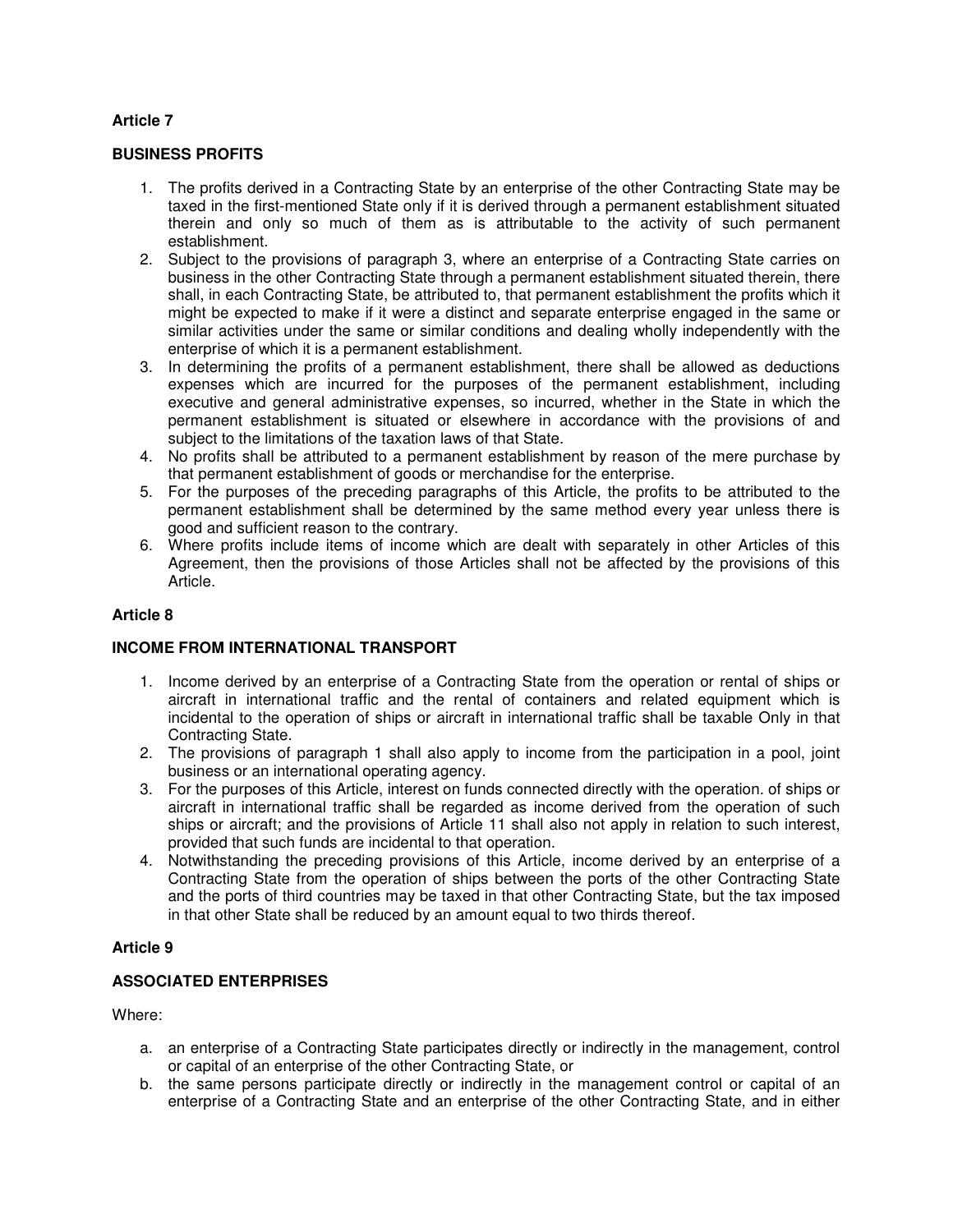case conditions are made or imposed between the two enterprises in their commercial or financial relations which differ from those which would be made between independent enterprises, then any profits which would, but for those conditions, have accrued to one of the enterprises, but, by reason of those conditions, have not so accrued, may be included in the profits of that enterprise and taxed accordingly.

# **Article 10**

# **DIVIDENDS**

- 1. Dividends paid by a company which is a resident of a Contracting State to a resident of the other Contracting State may be taxed in that other State.
- 2. However, such dividends may also be taxed in the Contracting State of which the company paying the dividends is a resident and according to the laws of that State, but if the beneficial owner of the dividends is subject to tax thereon in the other State, the tax so charged shall not exceed 10 per cent. of the gross amount of the dividends.

This paragraph shall not affect the taxation of the company in respect of the profits out of which the dividends are paid.

- 3. The term "dividends" as used in this Article means income from shares, or other rights, not being debt-claims, participating in profits, as well as income from other corporate rights which is subjected to the same taxation treatment as income from shares by the laws of the State of which the company making the distribution is a resident.
- 4. The provisions of paragraphs 1 and 2 shall not apply if the beneficial owner of the dividends, being a resident of a Contracting State, carries on business in the other Contracting State of which the company paying the dividends is a resident, through a permanent establishment, or performs independent personal services from a fixed base situated therein and the dividends are attributable to such permanent establishment or fixed base. In such case the provisions of Article 7 or 14 of this Agreement, as the case may be, shall apply.
- 5. Where a company which is a resident of a Contracting State derives profits or income from the other Contracting State, that other State may not impose any tax on the dividends paid by the company except in so far as such dividends are paid to a resident of that other State or so far as the holding in respect of which the dividends are paid is effectively connected with a permanent establishment or a fixed base situated in that other State, nor subject the company's undistributed profits to a tax on the company's undistributed profits, even if the dividends paid or the undistributed profits consist wholly or partly of profits or income arising in such other State.

# **Article 11**

# **INTEREST**

- 1. Interest arising in a Contracting State and paid to a resident of the other Contracting State may be taxed in that other State.
- 2. However, such interest may also be taxed in the Contracting State in which it arises and according to the laws of that State, but if the recipient is the beneficial owner of the interest the tax so charged shall not exceed 10 per cent. of the gross amount of the interest.
- 3. Notwithstanding the provisions of paragraph 2, interest arising in a Contracting State shall be exempt from tax in that State provided it is derived and beneficially owned by:
	- i. the Government, a political sub-division or a local authority of the other Contracting State; or
	- ii. the Central Bank of the other Contracting State; or
	- iii. the other Governmental agencies or financial institutions as may be specified and agreed to in an exchange of notes between the competent authorities of the Contracting States.
- 4. The term "interest" as used in this Article means income from debt claims of every kind, and in particular income from Government securities, bonds or debentures, including premiums and prizes attaching to such securities, bonds or debentures. Penalty charges for late payment shall not be regarded as interest for the purpose of this Article.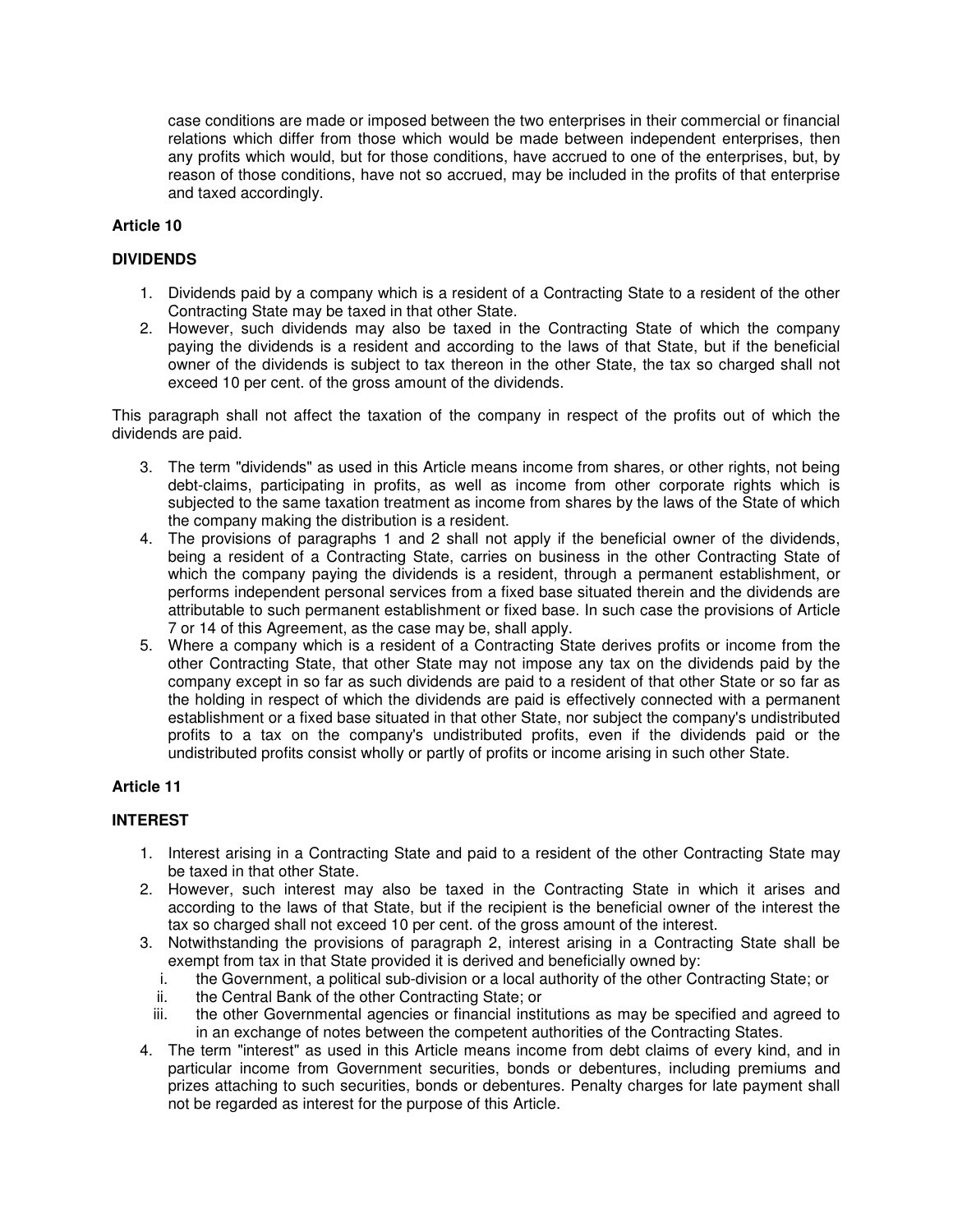- 5. The provisions of paragraphs 1 and 2 shall not apply if the beneficial owner of the interest, being a resident of a Contracting State, carries on business in the other Contracting State in which the interest arises, through a permanent establishment or performs independent personal services from a fixed base situated therein and the debt-claim in respect of which the interest is paid is effectively connected with such permanent establishment or fixed base. In such case the provisions of Articles 7 or 14 of this Agreement, as the case may be, shall apply.
- 6. Interest shall be deemed to arise in a Contracting State when the payer is the Contracting State itself, a political sub-division, a local authority thereof or a resident of that Contracting State. Where, however, the person paying the interest, whether he is a resident of a Contracting State or not, has in a Contracting State a permanent establishment or a fixed base in connection with which the indebtedness on which the interest is paid was incurred, and such interest is borne by such permanent establishment or a fixed base, then such interest shall be deemed to arise in the Contracting State in which the permanent establishment or fixed base is situated.
- 7. Where by reason of a special relationship between the payer and the beneficial owner of interest or between both of them and some other person, the amount of the interest, having regard to the debt-claim for which it is paid, exceeds the amount which would have been agreed upon by the payer and the beneficial owner in the absence of such relationship, the provisions of this Article shall apply only to the last-mentioned amount. In such case the excess part of the payments shall remain taxable according to the laws of each Contracting State, due regard being had to the other provisions of this Agreement.

# **ROYALTIES AND FEES FOR TECHNICAL SERVICES**

- 1. Royalties and fees for technical services arising in a Contracting State and paid to a resident of the other Contracting State may be taxed in that other State.
- 2. However, such royalties and fees for technical services may also be taxed in the Contracting State in which they arise and according to the laws of that State, but if the recipient is the beneficial owner of the royalties or fees for technical services, the tax so charged shall not exceed 10 per cent. of the gross amount of the royalties or fees for technical services.
- 3. The term "royalties" as used in this Article means:
	- a. payments of any kind received as a consideration for the use of, or the right to use, any copyright of literary, artistic or scientific work, including cinematography films or recording on any means of reproduction for use in connection with radio or television broadcasting, any patent, trade mark, design or model, plan, know-how, computer software programme, secret formula or process, or for information concerning industrial, commercial or scientific experience.
	- b. payments of any kind received as consideration for the use of, or the right to use, any industrial, commercial or scientific equipment.
- 4. For the purposes of this Article, "fees for technical services" means payments of any kind in consideration for the rendering of any managerial, technical or consultancy services including the provision of services by technical or other personnel but does not include payments for services mentioned in Articles 14 and 15 of this Agreement.
- 5. The provisions of paragraphs 1 and 2 shall not apply if the beneficial owner of the royalties or fees for technical services being a resident of a Contracting State, carries on business in the other Contracting State in which the royalties or fees for technical services arise, through, a permanent establishment situated therein, or performs in that of the State independent personal services from a fixed base situated therein, and the right, property or contract in respect of which the royalties or fees for technical services are paid is effectively connected with such permanent establishment or fixed base. In such case the provisions of Article 7 or Article 14, as the case may be, shall apply.
- 6. Royalties and fees for technical services shall be deemed to arise in a Contracting State when the payer is that State itself, a political sub-division, a local authority or a resident of that state. Where, however, the person paying the royalties or fees for technical services, whether he is a resident of a Contracting State or not, has in a Contracting State a permanent establishment or a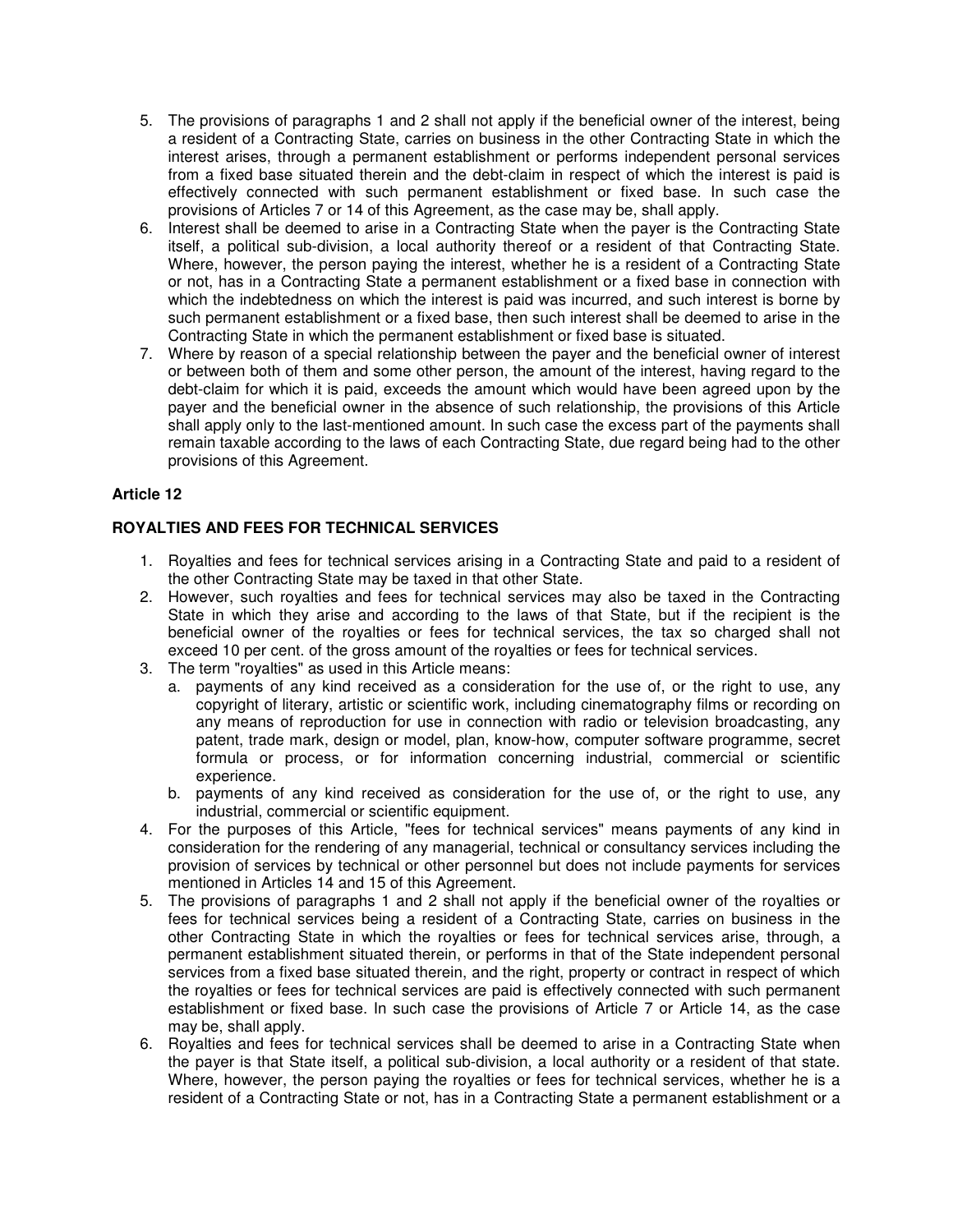fixed base in connection with which the liability to pay the royalties or fee's for technical services was incurred, and such royalties or fees for technical services are borne by such permanent establishment or fixed base, then such royalties or fees for technical services shall be deemed to arise in the State in which the permanent establishment or fixed base is situated.

7. Where by reason of a special relationship between the payer and the beneficial owner or between both of them and some other person, the amount of royalties or fees for technical services paid exceeds the amount which would have been paid in the absence of such relationship, the provisions of this Article shall apply only to the last mentioned amount. In such case, the excess part of the payments shall remain taxable according to the laws of each Contracting State, due regard being had to the other provisions of this Agreement.

# **Article 13**

# **CAPITAL GAINS**

- 1. Gains derived by a resident of a Contracting State from the alienation of immovable property referred to in Article 6 and situated in the other Contracting State may also be taxed in that other State.
- 2. Gains from the alienation of movable property forming part of the business property of a permanent establishment which an enterprise of a Contracting State has in the other Contracting State or of movable property pertaining to a fixed base available to a resident of a Contracting State in the other Contracting State for the purpose of performing independent personal services, including such gains from the alienation of such a permanent establishment (alone or together with the whole enterprise) or of such fixed base, may be taxed in that other State.
- 3. Gains derived from the alienation of ships or aircraft operated in international traffic or movable property pertaining to such operation shall be taxable only in the Contracting State of which the alienator is a resident.
- 4. Gains from the alienation of shares of a company, which is a resident of a Contracting State may be taxed in that State.
- 5. Gains from the alienation of any property other than that mentioned in paragraphs 1, 2, 3 and 4 shall be taxable only in the Contracting State of which the alienator is a resident.

# **Article 14**

# **INDEPENDENT PERSONAL SERVICES**

- 1. Income derived by a resident of a Contracting State from the performance of professional services or other activities of an independent character in the other Contracting State shall be taxable only in the first mentioned State, unless:
	- a. such services are performed or were performed in the other Contracting State and the income is attributable to a fixed base which the individual has or had regularly available to him in that other State
	- b. the recipient is present in the other Contracting State for a period or periods exceeding in the aggregate 183 days in any 12 month period.
- 2. The term "professional services" includes especially independent scientific, literary, artistic, educational or teaching activities as well as independent activities of physicians, surgeons, dentists, engineers, architects, lawyers and accountants.

# **Article 15**

# **DEPENDENT PERSONAL SERVICES**

1. Subject to the provisions of Articles 16, 18 and 19 salaries, wages and other similar remuneration derived by a resident of a Contracting State in respect of an employment shall be taxable only in that State unless the employment is exercised in the other Contracting State. If the employment is so exercised, such remuneration as is derived there from may be taxed in that other State.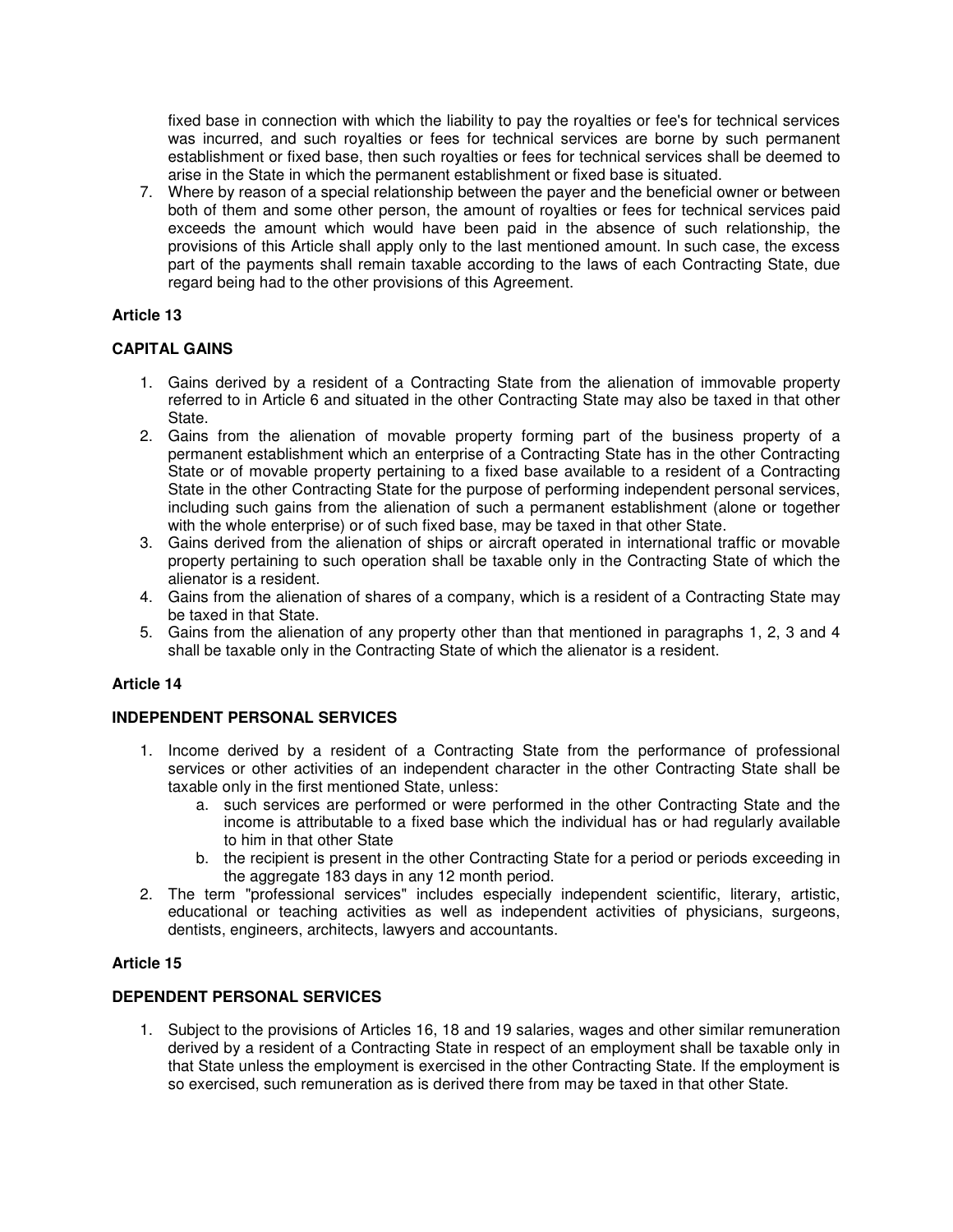- 2. Notwithstanding the provisions of paragraph 1, remuneration derived by a resident of a Contracting State in respect of an employment exercised in the other Contracting State shall be taxable in the first mentioned State if:
	- a. the recipient is present in the other Contracting State for a period or periods not exceeding in the aggregate 183 days in any 12 month period; and
	- b. the remuneration is paid by, or on behalf of, an employer who is not a resident of the other Contracting State; and
	- c. the remuneration is not borne by a permanent establishment or fixed base which the employer has in the other Contracting State.
- 3. Notwithstanding the preceding provisions of this Article, the remuneration derived in respect of an employment exercised aboard a ship or aircraft operated in international traffic by the enterprise of a Contracting State may be taxed in that State.

# **DIRECTORS' FEES**

Directors' fees and other similar payments derived by a resident of a Contracting State in his capacity as a member of the board of directors of a company which is a resident of the other Contracting State may be taxed in that other State.

# **Article 17**

### **INCOME OF ENTERTAINERS AND SPORTSMEN**

- 1. Notwithstanding the provisions of Articles 7, 14 and 15, income derived by a resident of a Contracting State as an entertainer, such as a theatre, motion picture, radio or television artiste, or a musician, or as a sportsman from his personal activities as such exercised in the other Contracting State may be taxed in that other State.
- 2. Where income in respect of personal activities exercised by an entertainer or a sportsman in his capacity as such accrues not to the entertainer or sportsman himself but to another person, that income may, notwithstanding the provisions of Articles 7, 14 and 15 be taxed in the Contracting State in which the activities of the entertainer or sportsman are exercised.
- 3. Notwithstanding the provisions of paragraphs 1 and 2, income derived by an entertainer or a sportsman who is a resident of a Contracting State from his personal activities as such exercised in the other contracting State, shall be taxable only in the first-mentioned Contracting State, if the activities in the other Contracting State are financed wholly or substantially by the first-mentioned Contracting State, including any of its political sub-divisions or local authorities.

### **Article 18**

# **INCOME FROM GOVERNMENT SERVICE**

- 1.
- a. Remuneration, other than pension, paid by a Government of a Contracting State, a political sub-division or a local authority thereof to an individual in respect of services rendered to that State, political subdivision or local authority thereof shall be taxable only in that State.
- b. However, such remuneration shall be taxable only in the other Contracting State if the services are rendered in that other State and the individual is a resident of that State who:<br>i. is a national of that State: or
	- is a national of that State; or
	- ii. did not become a resident of that State sole for the purpose of rendering the services.
- 2.
- a. Any pension paid by, or out of funds created by, a Contracting State or a political sub-division or a local authority thereof, to an individual in respect of services rendered to that State or sub-division or authority thereof shall be taxable only in that State;
- b. However, such pension shall be taxable only in the other Contracting State if the individual is a resident of, and a national of, that other State.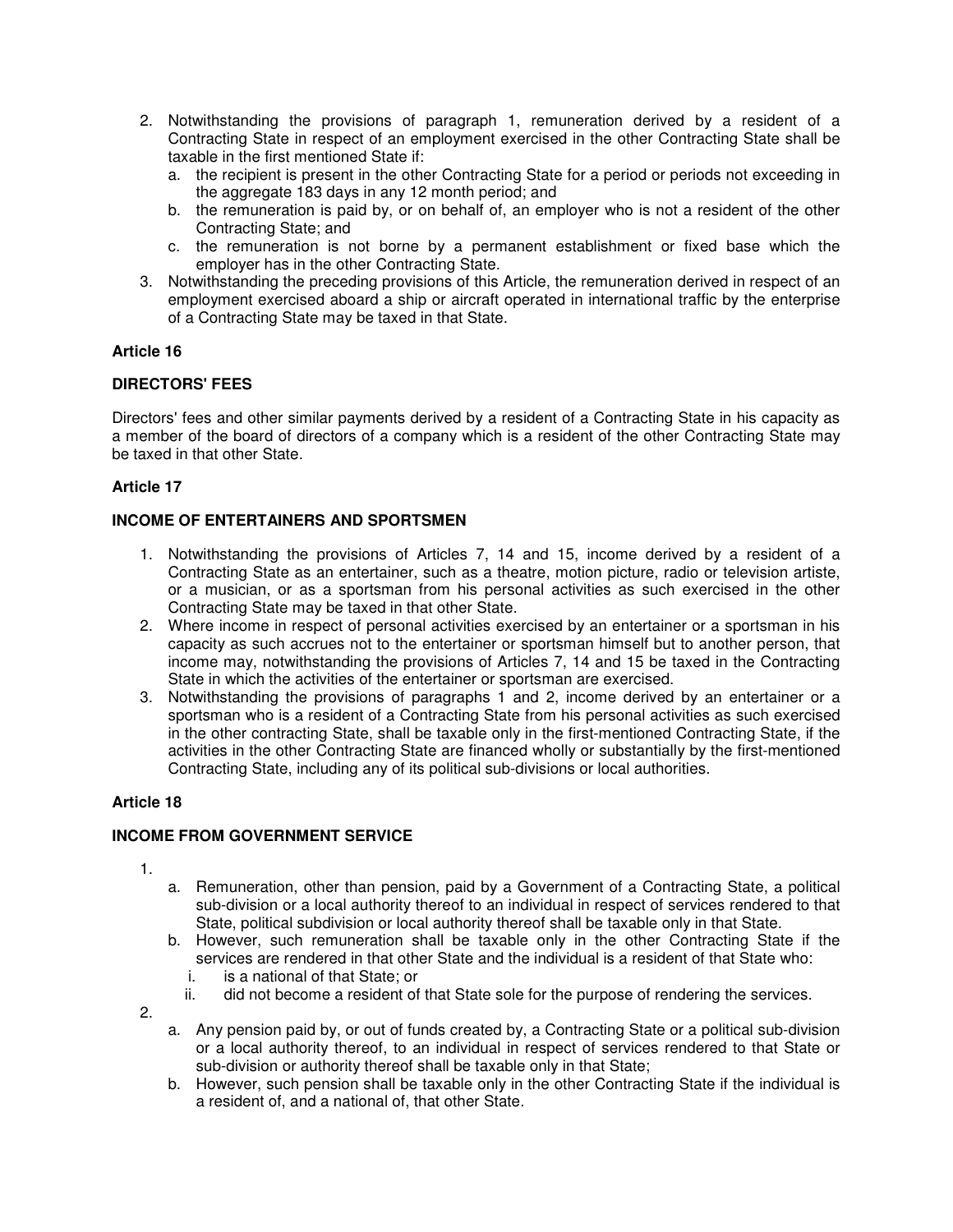3. The provisions of Articles 15, 16 and 19 shall apply to remuneration and pension in respect of services rendered in connection with a business carried on by a Contracting State or a political sub-division or a local authority thereof.

### **Article 19**

### **PENSIONS AND ANNUITIES**

- 1. Pensions, other than those referred to in Article 18, and other similar remuneration paid in consideration of past employment to resident of a Contracting State and any annuity paid to such a resident shall be taxable only in the State where such income is derived.
- 2. The term 'annuity" means a stated sum payable periodically at stated times during life or during a specified or ascertainable period of time, under an obligation to make payments in return for adequate and full consideration in money or money's worth.

### **Article 20**

### **STUDENTS AND TRAINEES**

- 1. A student or business apprentice who immediately before visiting a Contracting State is or was a resident of the other Contracting State and who is present in the first mentioned State solely for the purpose of his education or training, shall be exempted from tax in that first-mentioned State, provided that such payments are received from outside that State.
- 2. An individual who immediately before visiting a Contracting State, is or was a resident of the other Contracting State and who is present in the first-mentioned State for a period not exceeding two years solely for the purpose of study, research or training as a recipient of a grant, allowance or award from a scientific, educational, religious or charitable organisation or under a technical assistance programme entered into by the Government of that other Contracting State shall, from the date of his arrival in the first-mentioned State in connection with that visit, be exempt from tax in the first-mentioned State.

### **Article 21**

# **PROFESSORS, TEACHERS AND RESEARCHERS**

- 1. A professor, teacher or researcher who visits one of the Contracting States for the purpose of teaching or engaging in research at a university or any other educational institution approved by the Government in that State and who, immediately before that visit, was a resident of the other Contracting State shall be exempted from tax by the first-mentioned State in respect of any remuneration received for such teaching or research for a period not exceeding two years from the date of his first arrival in that State for such purpose.
- 2. This article shall not apply to income from research if such research is undertaken not in the public interest but primarily for the benefit of a specific person or persons.

### **Article 22**

### **OTHER INCOME**

- 1. Items of income of a resident of a Contracting State, wherever arising which are not dealt with in the foi.egoing'Articles of this Agreement, shall be taxable only in that Contracting State.
- 2. The provisions of paragraph 1 shall not apply to income other than income from immovable property as defined in paragraph 2 of Article 6, if the beneficial owner of such income, being a resident of a Contracting State, carries on business in the other Contracting State through a permanent establishment situated therein, or performs in that other State independent personal services from a fixed base situated therein, and the right or property in respect of which the income is paid is effectively connected with such permanent establishment or fixed base. In such case the provisions of Article 7 or Article 14, as the case may be, shall apply.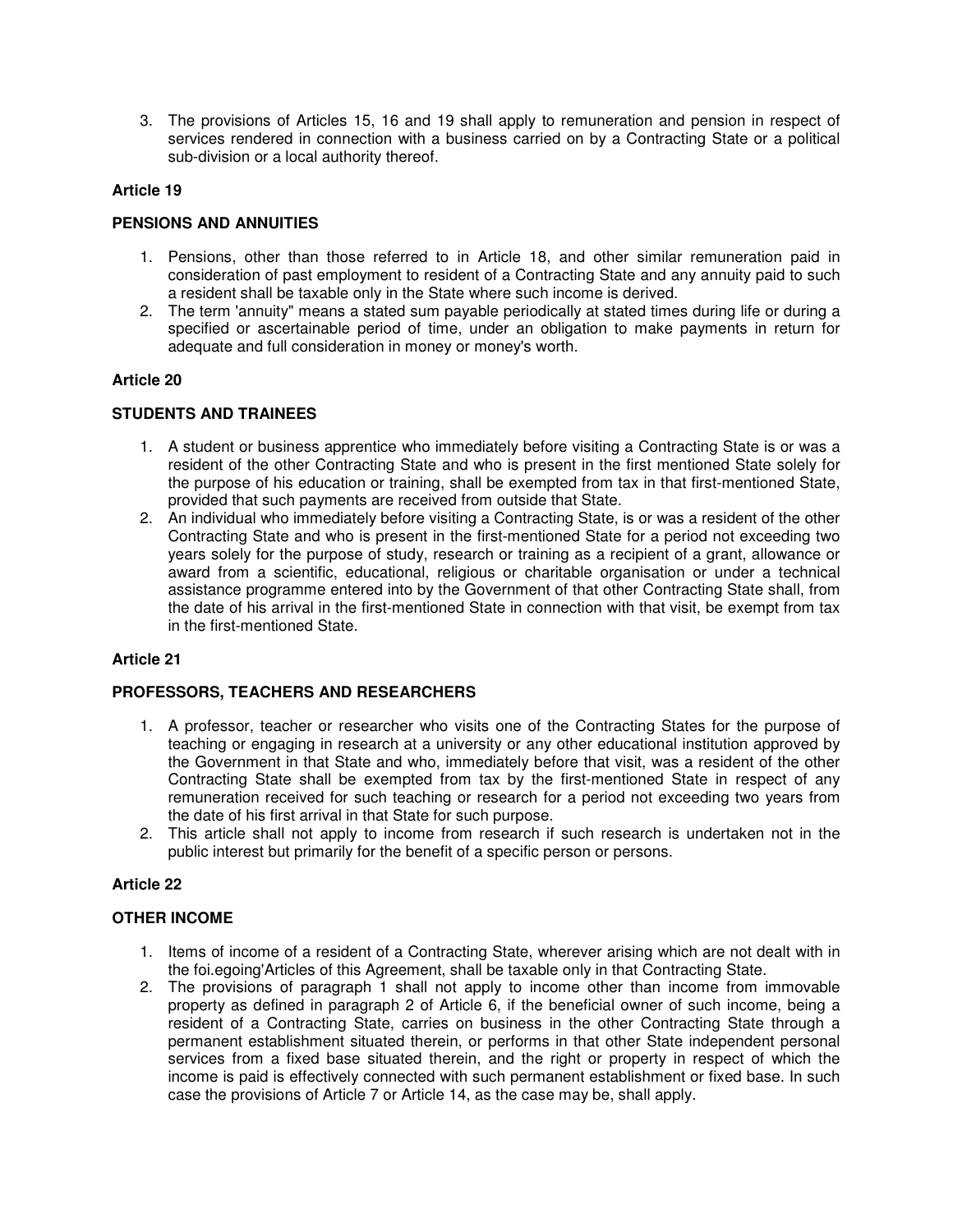3. Notwithstanding the provisions of paragraphs 1 and 2, any income in the form of winnings or prizes from lotteries, crossword puzzles, races including horse races, card games and other games of any form or nature whatsoever may be taxed in the Contracting State where they arise.

### **Article 23**

# **METHODS OF ELIMINATION OF DOUBLE TAXATION**

1. In the case of Russia double taxation is eliminated as follows:

Where a resident of Russia derives income which in accordance with the provisions of this Agreement, may be taxed in India, the amount of tax on that income payable in India may be credited against the tax imposed on that resident of Russia. The amount of credit, however, shall not exceed the amount of the tax on that income computed in accordance with the taxation laws and regulations of Russia.

2. In the case of India, double taxation shall be eliminated as follows:

Where a resident of India derives income which in accordance with the provisions of this Agreement, may be taxed in Russia, India shall allow as a deduction from the tax on the income of that resident an amount equal to the income-tax paid in Russia whether directly or by deduction at source. Such deduction in either case shall not, however, exceed that part of the income-tax (as computed before the deduction is given) which is attributable to the income which may be taxed in Russia.

3. For the purposes of this article the term "tax" paid or payable as mentioned in paragraphs 1 and 2 of this article shall be deemed to include the tax which would have been paid but for any exemption or reduction of tax granted under incentive provisions contained in the law of a Contracting State designed to promote economic development to the extent that such exemption or reduction is granted for profits from industrial construction, manufacturing or agricultural activities provided that the activities have been carried out within the Contracting State.

The competent authorities may agree to extend the application of this provision also to other activities.

The provisions of this paragraph shall apply only for the first ten years during which this Agreement is effective. This period may be extended by a mutual agreement between the competent authorities.

# **Article 24**

# **NON-DISCRIMINATION**

- 1. Nationals of a Contracting State shall not be subjected in the other Contracting State, to any taxation or any requirement connected therewith, which is other or more burdensome than the taxation and connected requirements to which nationals of that other State in the same circumstances, in particular with respect to residence, are or may be subjected. This provision shall, notwithstanding the provisions of Article 1 also apply to persons who are not residents of one or both of the Contracting States.
- 2. The taxation on a permanent establishment which an enterprise of a Contracting State has in the other Contracting State shall not be less favourably levied in that other State than the taxation levied on enterprises of that other State carrying on the same activities in the same circumstances and under the same conditions.
- 3. Nothing contained in this Article shall be construed as obliging a Contracting State to grant to residents of the other Contracting State any personal allowances, reliefs and reductions for taxation purposes on account of civil status or family responsibilities which it grants to its own.
- 4. Except where the provisions of Article paragraph 7 of Article 11 or paragraph 6 of Article 12, apply, interest, royalties and other disbursements paid by an enterprise of a Contracting State to a resident of the other Contracting State shall for the purpose of determining the taxable profits of such enterprise, he deductible under the same conditions as if they had been paid to a resident of the first-mentioned State.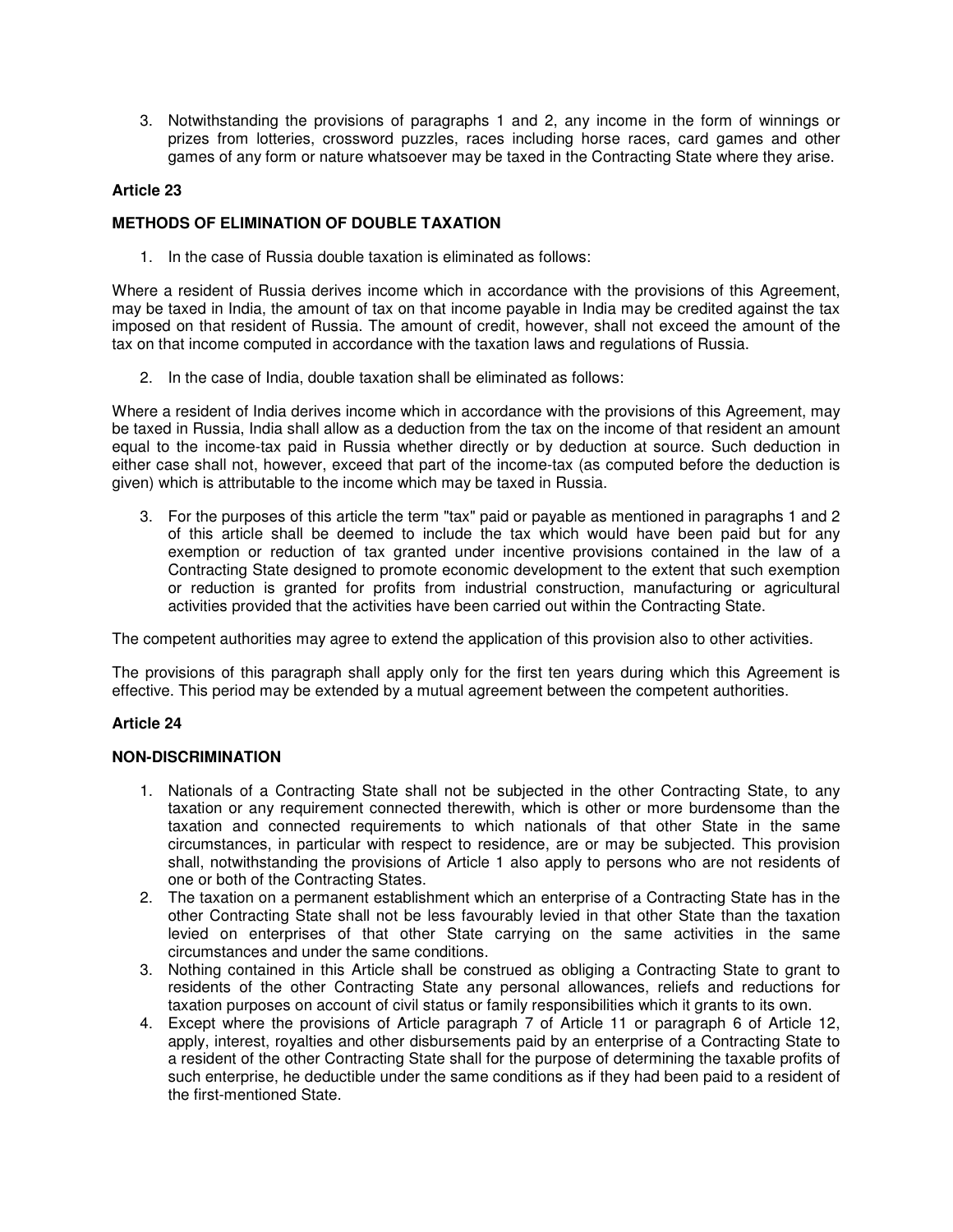- 5. Enterprises of a Contracting State the capital of which is wholly or partly owned or controlled, directly or indirectly, by one or more residents of the other Contracting State, shall not be subjected in the first mentioned State to any taxation or any requirement connected therewith which is other or more burdensome than the taxation and connected requirements to which other similar enterprises of the first-mentioned State may be subjected in the same circumstances and under the same conditions.
- 6. The provisions of this Article, shall apply to taxes which are the subject of this Agreement.

### **MUTUAL AGREEMENT PROCEDURE**

- 1. Where a person considers that the actions of one or both of the Contracting States result or will result for him in taxation not in accordance with the provisions of this Agreement, he may, irrespective of the remedies provided by the domestic law of those States, present his case to the competent authority of the Contracting State of which he is a resident or a national. The case must be presented within three years from the date of the first notification of the action resulting in taxation not in accordance with the provisions of this Agreement.
- 2. The competent authority shall end over, if the objection appears to it to be justified and if it is not itself able to arrive at a satisfactory solution, to resolve the case by mutual agreement with the competent authority of the other Contracting State with a view to the avoidance of taxation which is not in accordance with the Agreement. Any agreement reached shall be implemented notwithstanding any time limits provided in the domestic laws of the Contracting States.
- 3. The competent authorities of the Contracting States shall endeavour to resolve by mutual agreement any difficulties or doubts arising as to the interpretation or application of the Agreement. They may also consult with each other for the elimination of double taxation in cases not provided for in this Agreement.
- 4. The competent authorities of the Contracting States may communicate with each other directly for the purpose of reaching an agreement in the sense of the preceding paragraphs.

### **Article 26**

### **EXCHANGE OF INFORMATION**

- 1. The competent authorities of the, Contracting States shall exchange such information (including documents) as is necessary for carrying out the provisions of this Agreement or of the domestic laws of the Contracting States concerning taxes Covered by the Agreement, in so far as the taxation there under is not contrary to the Agreement, in particular for the prevention of fraud or evasion Of such taxes. Any information received by a Contracting State shall be treated as confidential in the same manner as information obtained under the domestic laws of that State and shall be disclosed only to persons or authorities (including courts and administrative bodies) involved in the assessment, or collection of, the enforcement or Prosecution in respect of, or the determination Of appeals in relation to, the taxes covered by the Agreement. Such persons or authorities shall use the information only for such Purposes, but may disclose the information in Public court proceedincial decisions.
- 2. The exchange of information or documents shall be either on a routine basis or on request with reference to particular cases of both. The competent authorities of the Contracting States shall agree from time to time on the list of the information or documents which shall be furnished on a routine bases.
- 3. In no case shall the provisions of paragraph 1 be construed so as to impose on a Contracting State the obligation:
	- a. to carry out administrative measures at variance with the laws and administrative practice of that or the other Contracting State;
	- b. to supply information which is not obtainable under the laws or' in the normal course of the administration of that or of the other Contracting State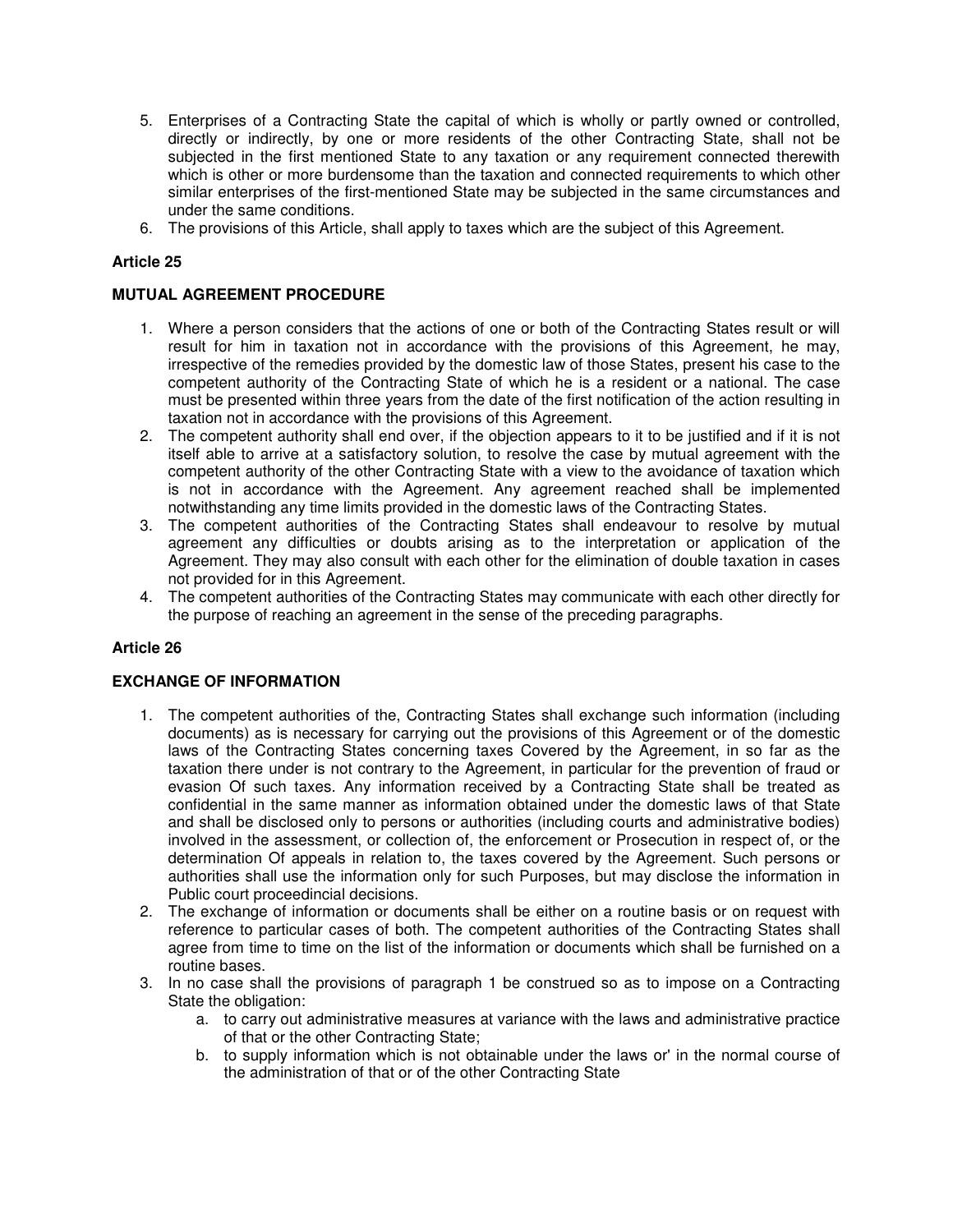c. to supply information which would disclose any trade, business, industrial, commercial or Professional secret', or trade process, or information, the disclosure of which would be contrary to public policy.

# **Article 27**

# **MEMBERS OF DIPLOMATIC MISSIONS AND CONSULAR POSTS**

Nothing in this Agreement shall affect the fiscal privileges of diplomatic missions or consular posts or other persons for whom they are provided under the rules of international law, or under the provisions of special agreements.

### **Article 28**

### **ENTRY INTO FORCE**

- 1. The Contracting States shall notify each other in writing, through diplomatic channels, of the completion of the procedure required by the respective laws for the entry into force of this Agreement.
- 2. This Agreement shall enter into force thirty days after the receipt of the later of the notifications referred to in paragraph 1 of this Article.
- 3. The provisions of this Agreement shall have effect:
	- **a. In Russia:**
		- i. in respect of taxes withheld at sources, to income arising on or after the first day of January in the calendar year next following the year in which this Agreement enters into force;
		- ii. in respect of other taxes on income, to taxes arising for any fiscal year beginning on or after the first day of January next following the calendar year in which this Agreement enters into force.

# **b. In India:**

in respect of income arising in any fiscal year beginning or after the first day of April next following the calendar year in which the Agreement enters into force;

4. The provisions of the Agreement between the Government of the Union of the Soviet Socialist Republics and the Government of the Republic of India for the avoidance of double taxation of income signed in New Delhi on 20th of November, 1988, and subsequently ex tended to the Russian Federation on the basis of mutual agreement of the Contracting States shall cease to have effect on the date of coming into force of this Agreement.

### **Article 29**

### **TERMINATION**

- 1. This Agreement shall remain in force unless terminated by a Contracting State. Either Contracting State may terminate this Agreement, through diplomatic channels, by giving notice of termination at least six months before the end of any calendar year after the expiration of a period of five years from the date of its entry into force.
- 2. This Agreement shall cease to have effect:

### **a. In Russia:**

- i. in respect of taxes withheld at source, to income arising on or after the first day of January in the calendar year next following the year in which the notice of termination is given;
- ii. in respect of other taxes on income, to taxes arising for any fiscal year beginning on or after the first day of January in the calendar year next following the year in which the notice of termination is given.
- **b. In India:**